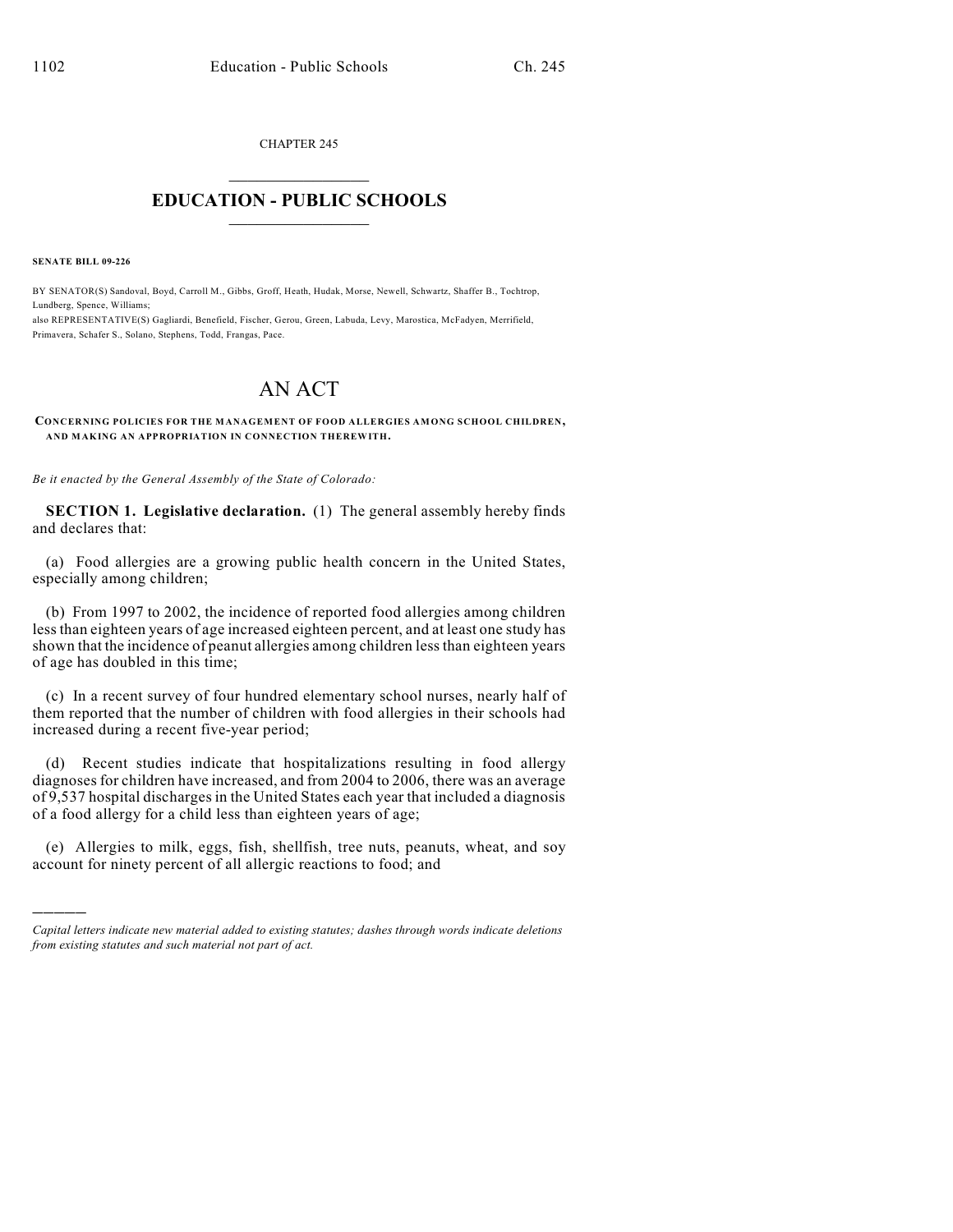(f) There is no known cure for a food allergy, and strict avoidance of an offending food is the only known way to prevent an allergic reaction.

(2) The general assembly further finds and declares that:

(a) Anaphylaxis is a systemic allergic reaction that is rapid in onset and can kill a person within minutes;

(b) Food allergies are the leading cause of anaphylaxis outside of hospital settings, accounting for approximately one-third of all instances of anaphylaxis;

(c) Anaphylaxis attacks resulting from food allergies cause an estimated fifty thousand emergency room visits, two thousand hospitalizations, and between one hundred fifty and two hundred deaths in the United States each year; and

(d) Studies clearly show that many fatalities resulting from anaphylaxis are associated with a failure to administer epinephrine, a delay in the administration of epinephrine, or a failure to recognize the symptoms of anaphylaxis.

(3) The general assembly further finds and declares that the importance of managing life-threatening food allergies has been recognized by the American medical association; the American academy of pediatrics; the American academy of allergy, asthma, and immunology; the American college of allergy, asthma, and immunology; the national association of elementary school principals; the national school boards association; and the national association of school nurses.

(4) Now, therefore, the general assembly hereby declares that:

(a) The state board of education, in consultation with the department of public health and environment, should promulgate rules to manage the risks posed by food allergies and anaphylaxis in public schools; and

(b) Each school district of the state and the state charter school institute should develop a policy to manage the risks posed by food allergies and anaphylaxis to students, which policy, at a minimum, shall satisfy the rules promulgated by the state board of education.

**SECTION 2.** Part 1 of article 2 of title 22, Colorado Revised Statutes, is amended BY THE ADDITION OF A NEW SECTION to read:

**22-2-135. Food allergy and anaphylaxis management - rules.** (1) THIS SECTION SHALL BE KNOWN AND MAY BE CITED AS THE "COLORADO SCHOOL CHILDREN'S FOOD ALLERGY AND ANAPHYLAXIS MANAGEMENT ACT".

(2) AS USED IN THIS SECTION, UNLESS THE CONTEXT OTHERWISE REQUIRES, "APPROPRIATE STAFF" MEANS EMPLOYEES OF A SCHOOL WHOM THE PRINCIPAL OR EQUIVALENT EXECUTIVE IN CONSULTATION WITH THE SCHOOL NURSE OF THE SCHOOL DETERMINES TO BE APPROPRIATE RECIPIENTS OF EMERGENCY ANAPHYLAXIS TREATMENT TRAINING, WHICH EMPLOYEES SHALL INCLUDE, BUT NEED NOT BE LIMITED TO, EMPLOYEES WHO ARE DIRECTLY INVOLVED DURING THE SCHOOL DAY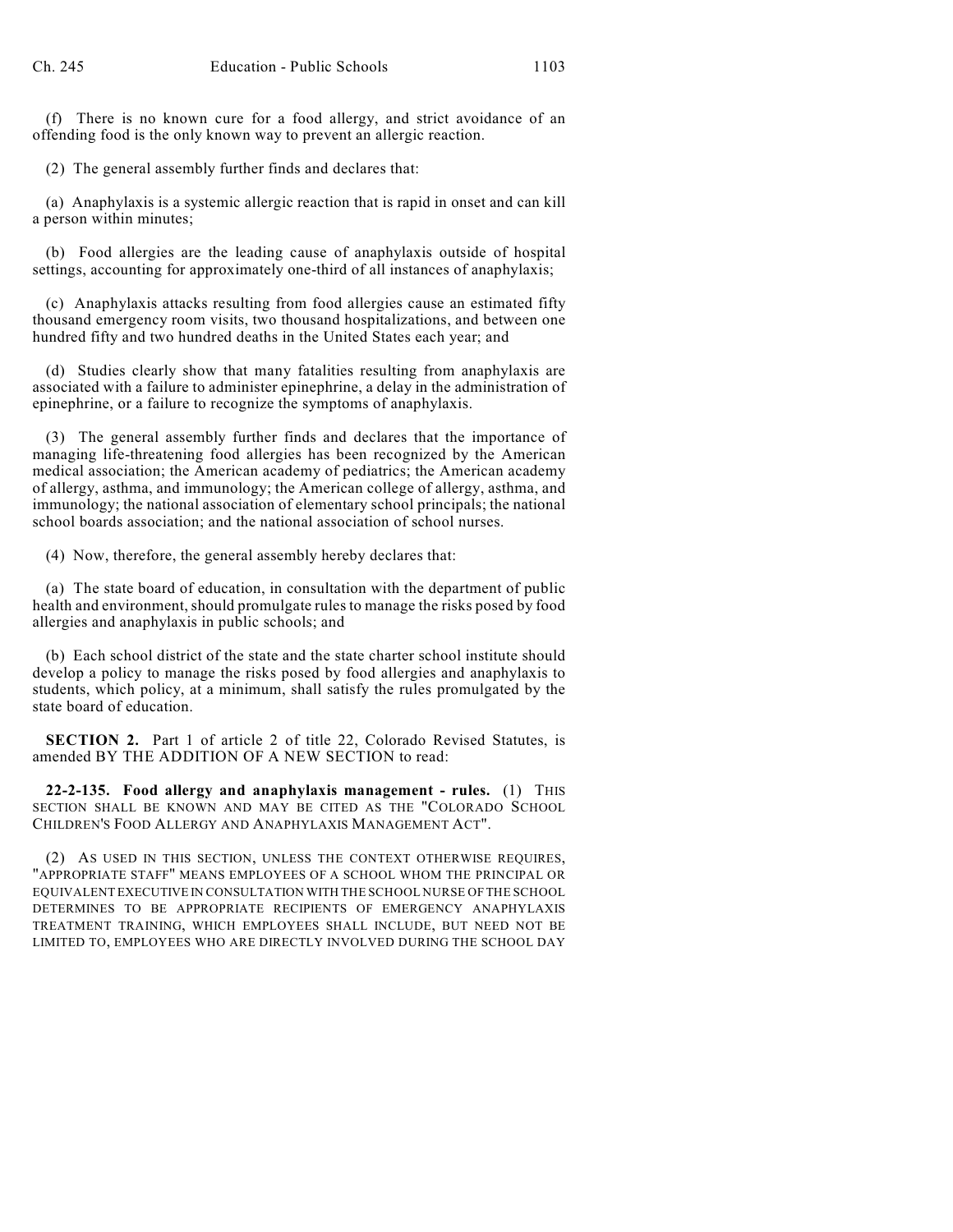WITH A STUDENT WHO HAS A KNOWN FOOD ALLERGY.

(3) (a) ON OR BEFORE JANUARY 1, 2010, THE STATE BOARD OF EDUCATION, IN CONSULTATION WITH THE DEPARTMENT OF PUBLIC HEALTH AND ENVIRONMENT, SHALL PROMULGATE RULES FOR THE MANAGEMENT OF FOOD ALLERGIES AND ANAPHYLAXIS AMONG STUDENTS ENROLLED IN THE PUBLIC SCHOOLS OF THE STATE. THE RULES SHALL INCLUDE, BUT NEED NOT BE LIMITED TO, THE FOLLOWING:

(I) REASONABLE ACCOMMODATIONS FOR COMMUNICATION BETWEEN SCHOOLS AND EMERGENCY MEDICAL SERVICES, INCLUDING INSTRUCTIONS FOR EMERGENCY MEDICAL RESPONDERS;

(II) REASONABLE ACCOMMODATIONS TO REDUCE THE RISK OF STUDENTS' EXPOSURE TO AGENTS THAT MAY CAUSE ANAPHYLAXIS, INCLUDING BUT NOT LIMITED TO EXPOSURE THAT MAY OCCUR IN CLASSROOMS, CAFETERIAS, AND COMMON AREAS AND DURING EXTRACURRICULAR ACTIVITIES, FIELD TRIPS, SCHOOL-SPONSORED PROGRAMS OCCURRING BEFORE AND AFTER REGULAR SCHOOL HOURS, AND OTHER SCHOOL-SPONSORED PROGRAMS;

(III) THE PROVISION OF EMERGENCY ANAPHYLAXIS TREATMENT TRAINING FOR APPROPRIATE STAFF TO PREPARE THEM TO RESPOND APPROPRIATELY IN THE EVENT THAT A STUDENT SUFFERS ANAPHYLAXIS AS A RESULT OF AN ALLERGIC REACTION TO FOOD, WHICH TRAINING SHALL INCLUDE BUT NEED NOT BE LIMITED TO TRAINING IN THE ADMINISTRATION OF SELF-INJECTABLE EPINEPHRINE; AND

(IV) PROCEDURES TO ENSURE THE AVAILABILITY OF A STUDENT'S SELF-INJECTABLE EPINEPHRINE TO FACULTY AND ADMINISTRATIVE STAFF OF THE SCHOOL IN THE EVENT THAT A STUDENT SUFFERS ANAPHYLAXIS AND REQUIRES EMERGENCY MEDICAL TREATMENT.

(b) PRIOR TO THE BEGINNING OF EACH SCHOOL YEAR, EACH SCHOOL DISTRICT SHALL PROVIDE NOTICE TO A PARENT OR LEGAL GUARDIAN OF EACH STUDENT ENROLLED IN A SCHOOL OF THE SCHOOL DISTRICT OF THE POLICY ADOPTED BY THE SCHOOL DISTRICT PURSUANT TO SECTION 22-32-139. THE NOTICE SHALL INCLUDE THE STANDARD FORM DEVELOPED BY THE DEPARTMENT OF PUBLIC HEALTH AND ENVIRONMENT PURSUANT TO SECTION 25-1.5-109, C.R.S., TO ALLOW THE PARENT OR LEGAL GUARDIAN OF A STUDENT WITH A KNOWN FOOD ALLERGY TO PROVIDE THE FOLLOWING INFORMATION TO THE SCHOOL'S ADMINISTRATION:

(I) DOCUMENTATION REGARDING THE DIAGNOSIS AND HISTORY OF THE STUDENT'S FOOD ALLERGY;

(II) IDENTIFICATION OF ALL FOODS TO WHICH THE STUDENT IS KNOWN TO BE ALLERGIC;

(III) IDENTIFICATION OF ANY MEDICATION THAT HAS BEEN PRESCRIBED FOR THE STUDENT FOR THE TREATMENT OF A FOOD ALLERGY OR ANAPHYLAXIS;

(IV) ANY SPECIFIC SIGNS OR SYMPTOMS THAT MAY INDICATE THE STUDENT IS HAVING AN ALLERGIC REACTION TO A FOOD;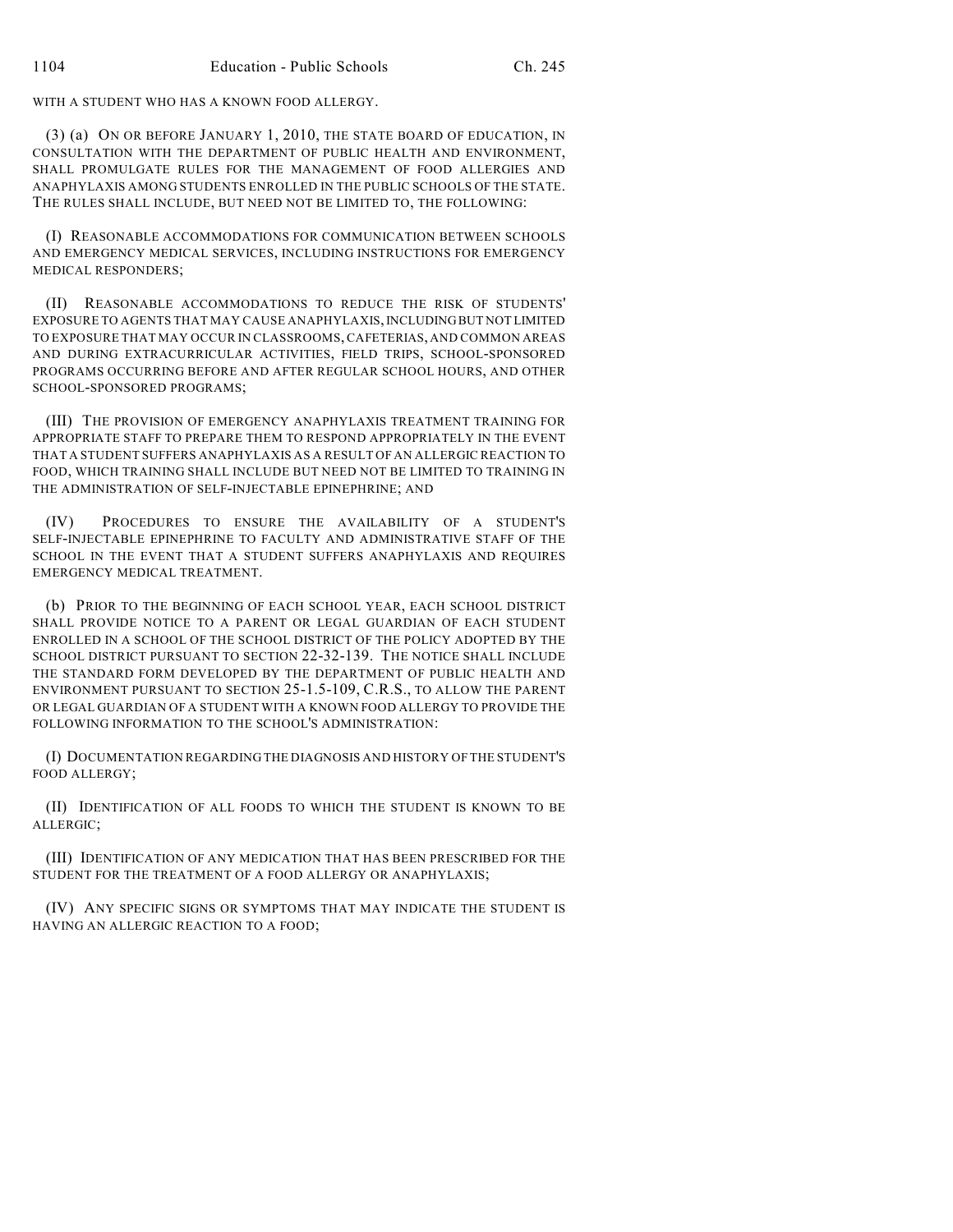(V) EMERGENCY TREATMENT PROCEDURES TO EMPLOY IN THE EVENT THAT THE STUDENT SUFFERS AN ALLERGIC REACTION TO FOOD;

(VI) THE NAMES AND TELEPHONE NUMBERS OF PERSONS WHOM THE ADMINISTRATION OF THE STUDENT'S SCHOOL SHOULD CONTACT IN ADDITION TO EMERGENCY MEDICAL PERSONNEL IN THE EVENT THAT THE STUDENT SUFFERS AN ALLERGIC REACTION TO FOOD; AND

(VII) THE NAME, TELEPHONE NUMBER, AND SIGNATURE OF THE STUDENT'S PRIMARY HEALTH CARE PROVIDER.

(c) THE NOTICE REQUIRED BY PARAGRAPH (b) OF THIS SUBSECTION (3) SHALL INCLUDE LANGUAGE THAT ENCOURAGES PARENTS AND LEGAL GUARDIANS OF STUDENTS FOR WHOM MEDICATION HAS BEEN PRESCRIBED FOR TREATMENT OF A FOOD ALLERGY OR ANAPHYLAXIS TO GIVE TO THE SCHOOL NURSE OR OTHER ADMINISTRATOR OF THE STUDENT'S SCHOOL A SUPPLY OF THE MEDICATION UNLESS THE STUDENT HAS AN APPROVED TREATMENT PLAN PURSUANT TO SECTION 22-1-119.5 THAT AUTHORIZES THE STUDENT TO SELF-ADMINISTER THE MEDICATION.

**SECTION 3.** 22-30.5-505, Colorado Revised Statutes, is amended BY THE ADDITION OF A NEW SUBSECTION to read:

**22-30.5-505. State charter school institute - institute board - appointment powers and duties - rules.** (15) PURSUANT TO SECTION 22-30.5-518, THE INSTITUTE SHALL ADOPT AND IMPLEMENT A POLICY FOR THE MANAGEMENT OF FOOD ALLERGIES AND ANAPHYLAXIS AMONG STUDENTS ENROLLED IN INSTITUTE CHARTER SCHOOLS.

**SECTION 4.** Part 5 of article 30.5 of title 22, Colorado Revised Statutes, is amended BY THE ADDITION OF A NEW SECTION to read:

**22-30.5-518. Institute charter school food allergy and anaphylaxis management policy required.** (1) ON OR BEFORE JULY 1, 2010, THE STATE CHARTER SCHOOL INSTITUTE SHALL ADOPT AND IMPLEMENT A POLICY FOR THE MANAGEMENT OF FOOD ALLERGIES AND ANAPHYLAXIS AMONG STUDENTS ENROLLED IN INSTITUTE CHARTER SCHOOLS. THE POLICY SHALL INCLUDE, AT A MINIMUM, MEASURES THAT SATISFY THE RULES PROMULGATED BY THE STATE BOARD PURSUANT TO SECTION 22-2-135.

(2) (a) THE POLICY ADOPTED BY THE STATE CHARTER SCHOOL INSTITUTE PURSUANT TO SUBSECTION (1) OF THIS SECTION SHALL ENSURE THAT, PRIOR TO THE BEGINNING OF EACH SCHOOL YEAR, EACH INSTITUTE CHARTER SCHOOL PROVIDE NOTICE TO A PARENT OR LEGAL GUARDIAN OF EACH STUDENT ENROLLED IN THE INSTITUTE CHARTER SCHOOL OF THE POLICY. THE NOTICE SHALL INCLUDE THE STANDARD FORM DEVELOPED BY THE DEPARTMENT OF PUBLIC HEALTH AND ENVIRONMENT PURSUANT TO SECTION 25-1.5-109, C.R.S., TO ALLOW THE PARENT OR LEGAL GUARDIAN OF A STUDENT WITH A KNOWN FOOD ALLERGY TO PROVIDE TO THE INSTITUTE CHARTER SCHOOL'S ADMINISTRATION THE INFORMATION THAT IS DESCRIBED IN SECTION 22-2-135 (3) (b).

(b) THE NOTICE REQUIRED BY PARAGRAPH (a) OF THIS SUBSECTION (2) SHALL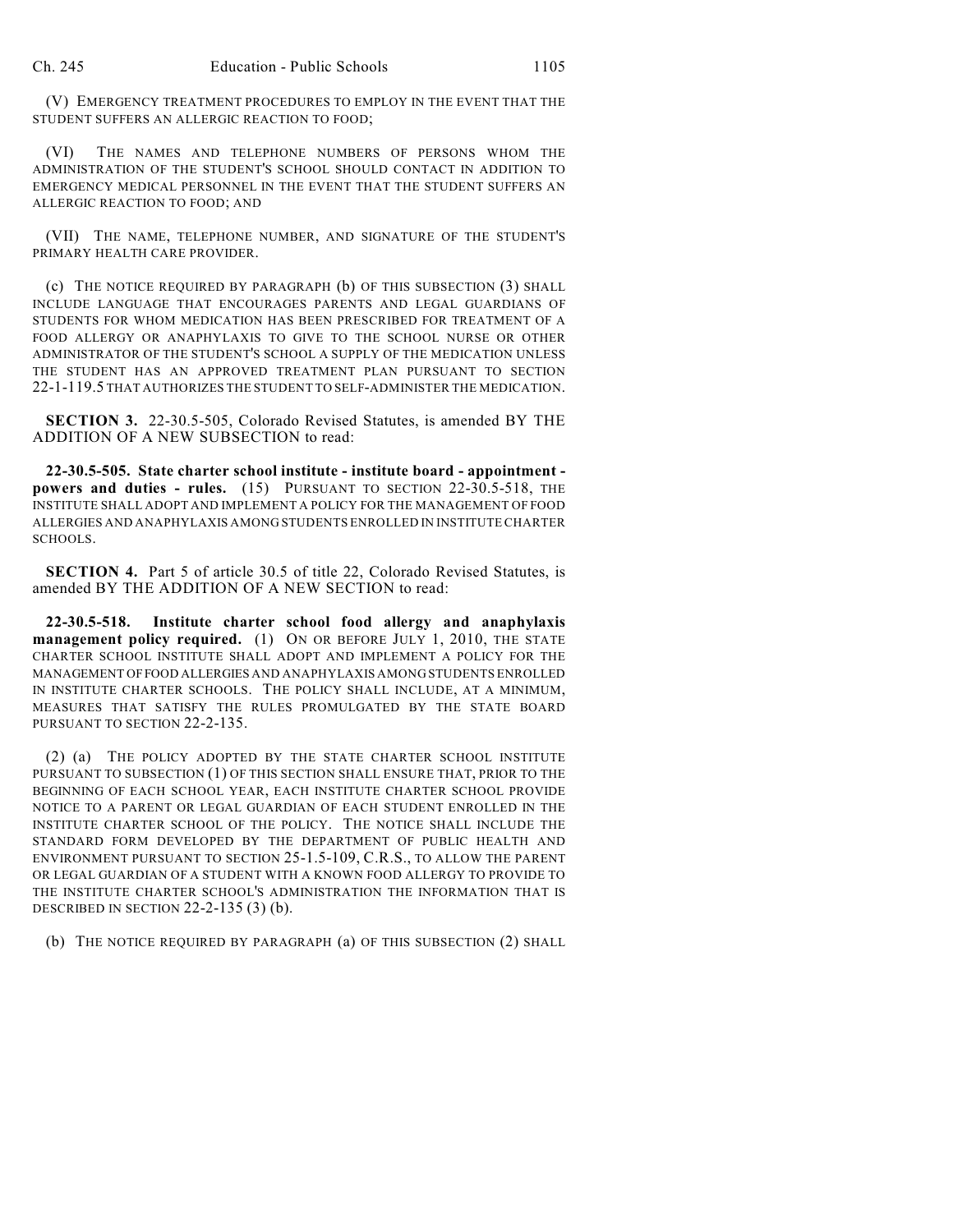INCLUDE LANGUAGE THAT ENCOURAGES PARENTS AND LEGAL GUARDIANS OF STUDENTS FOR WHOM MEDICATION HAS BEEN PRESCRIBED FOR TREATMENT OF A FOOD ALLERGY OR ANAPHYLAXIS TO GIVE TO THE SCHOOL NURSE OR OTHER ADMINISTRATOR OF THE STUDENT'S SCHOOL A SUPPLY OF THE MEDICATION UNLESS THE STUDENT HAS AN APPROVED TREATMENT PLAN PURSUANT TO SECTION 22-1-119.5 THAT AUTHORIZES THE STUDENT TO SELF-ADMINISTER THE MEDICATION.

**SECTION 5.** Article 32 of title 22, Colorado Revised Statutes, is amended BY THE ADDITION OF A NEW SECTION to read:

**22-32-139. Food allergies and anaphylaxis policy required.** ON OR BEFORE JULY 1, 2010, EACH SCHOOL DISTRICT BOARD OF EDUCATION SHALL ADOPT AND IMPLEMENT A POLICY FOR THE MANAGEMENT OF FOOD ALLERGIES AND ANAPHYLAXIS AMONG STUDENTS ENROLLED IN THE PUBLIC SCHOOLS OF THE SCHOOL DISTRICT. THE POLICY SHALL INCLUDE, AT A MINIMUM, MEASURES THAT SATISFY THE RULES PROMULGATED BY THE STATE BOARD OF EDUCATION PURSUANT TO SECTION 22-2-135.

**SECTION 6.** Part 1 of article 1.5 of title 25, Colorado Revised Statutes, is amended BY THE ADDITION OF A NEW SECTION to read:

**25-1.5-109. Food allergies and anaphylaxis form for schools - powers and duties of department.** (1) THE DEPARTMENT HAS, IN ADDITION TO ALL OTHER POWERS AND DUTIES IMPOSED UPON IT BY LAW, THE DUTY TO DEVELOP, MAINTAIN, AND MAKE AVAILABLE TO SCHOOL DISTRICTS AND INSTITUTE CHARTER SCHOOLS A STANDARD FORM TO BE USED BY SCHOOL DISTRICTS AND INSTITUTE CHARTER SCHOOLS TO GATHER INFORMATION FROM PHYSICIANS AND PARENTS AND GUARDIANS OF STUDENTS CONCERNING STUDENTS' RISKS OF FOOD ALLERGIES AND ANAPHYLAXIS AND THE TREATMENT THEREOF. THE STANDARD FORM SHALL INCLUDE, AT A MINIMUM, FIELDS FOR GATHERING THE INFORMATION DESCRIBED IN SECTION 22-2-135 (3) (b), C.R.S.

**SECTION 7.** 22-1-119.5 (1), (2) (a), (2) (b), and (4), Colorado Revised Statutes, are amended to read:

**22-1-119.5. Asthma, food allergy, and anaphylaxis health management self-administered medication.** (1) This section shall be known and may be cited as the "Colorado Schoolchildren's Asthma, FOOD ALLERGY, and Anaphylaxis Health Management Act".

 $(2)$  (a) A student with asthma, A FOOD ALLERGY, OTHER severe allergies, or other A related, life-threatening condition may possess and self-administer medication to treat the student's asthma, FOOD OR OTHER ALLERGY, anaphylaxis, or other related, life-threatening condition if the student has a treatment plan approved pursuant to this subsection (2).

(b) A public school shall, and a nonpublic school is encouraged to, approve a treatment plan for a student enrolled in the school to possess and self-administer medication for asthma, A FOOD ALLERGY, or anaphylaxis if all of the following conditions are met: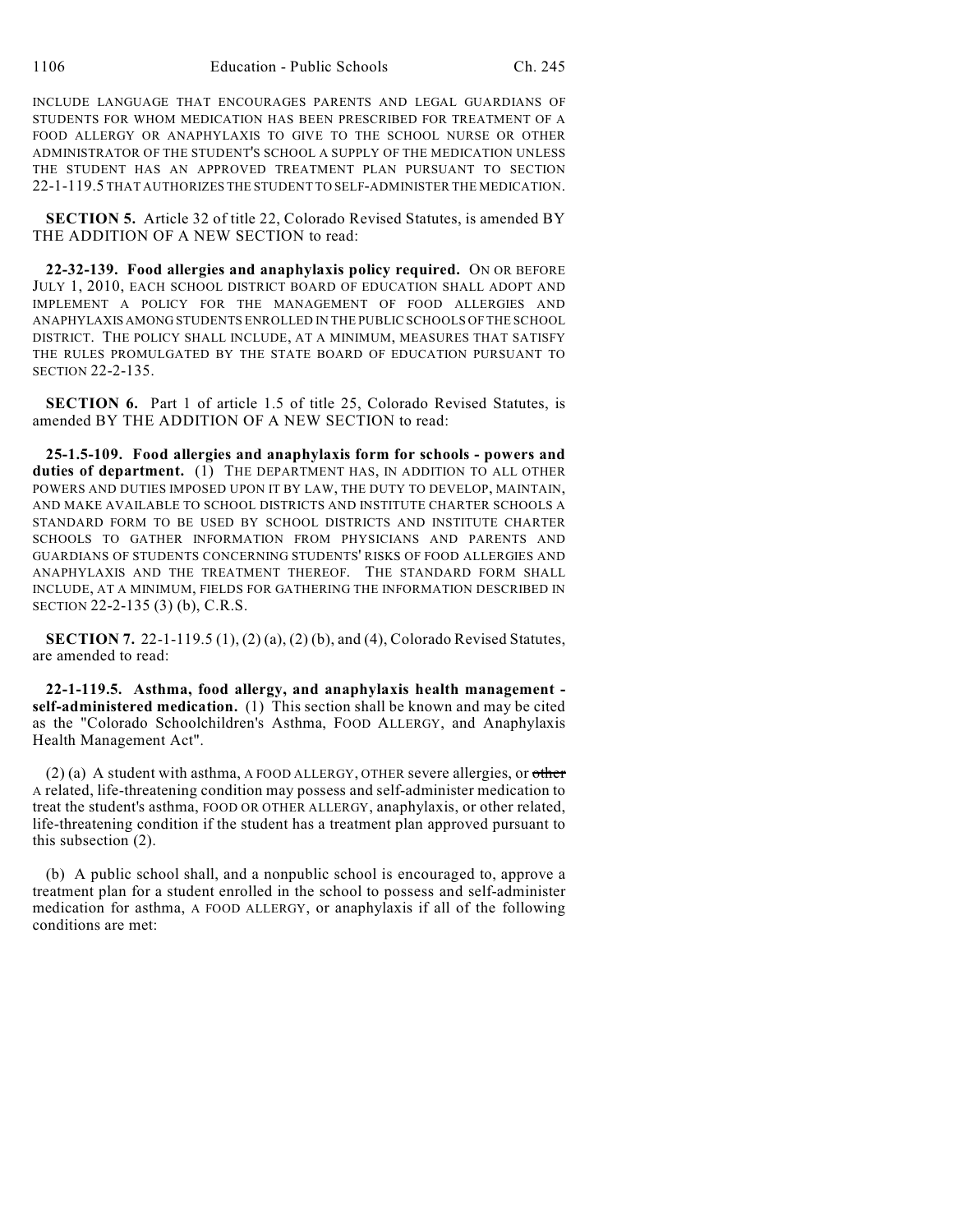(I) A health care practitioner has prescribed medication for use by the student during school hours, at school-sponsored activities, and while in transit to or from school or school-sponsored activities and has instructed the student in the correct and responsible use of the medication.

(II) The student demonstrates to the health care practitioner or the health care practitioner's designee and the school nurse OR A SCHOOL ADMINISTRATOR the skill level necessary to use the medication and any device that is necessary to administer the medication as prescribed.

(III) The school nurse and the health care practitioner collaborate OR A SCHOOL ADMINISTRATOR COLLABORATES WITH THE STUDENT'S HEALTH CARE PRACTITIONER to formulate a written treatment plan for managing asthma, FOOD ALLERGY, or anaphylaxis episodes of the student and for medication use by the student during school hours, at school-sponsored activities, and while in transit to or from school or school-sponsored activities.

(IV) The student's parent or legal guardian completes and submits to the public or nonpublic school the documentation required by rule of the state board of education, including but not limited to:

(A) A written medical authorization that includes the signature of the health care practitioner for the medication prescribed; the name, purpose, prescribed dosage, frequency, and length of time between dosages of the medications to be self-administered; and confirmation from the health care practitioner that the student has been instructed and is capable of self-administration of the prescribed medications;

(B) A written statement from the student's parent or legal guardian releasing the school, school district, any associated entity, and employees and volunteers of the school, school district, and associated entity from liability, except in cases of willful or wanton conduct or disregard of the criteria of the treatment plan; and

(C) A written contract between the school nurse OR A SCHOOL ADMINISTRATOR, the student, and the student's parent or legal guardian assigning levels of responsibility to the parent or legal guardian, student, and school employees.

(4) With the approval of the parent or legal guardian of a student with a treatment plan approved pursuant to subsection (2) of this section, a school may maintain additional asthma, FOOD OR OTHER ALLERGY, or anaphylaxis medication to be kept at the school in a location to which the student has immediate access in the event of an asthma, FOOD OR OTHER ALLERGY, or anaphylaxis emergency.

**SECTION 8. Appropriation.** In addition to any other appropriation, there is hereby appropriated, out of any moneys in the general fund not otherwise appropriated, to the department of education, assistance to public schools, grant programs, distributions, and other assistance, health and nutrition, federal nutrition programs, for the fiscal year beginning July 1, 2009, the sum of one thousand nine hundred fifty-one dollars (\$1,951), or so much thereof as may be necessary, for the implementation of this act.